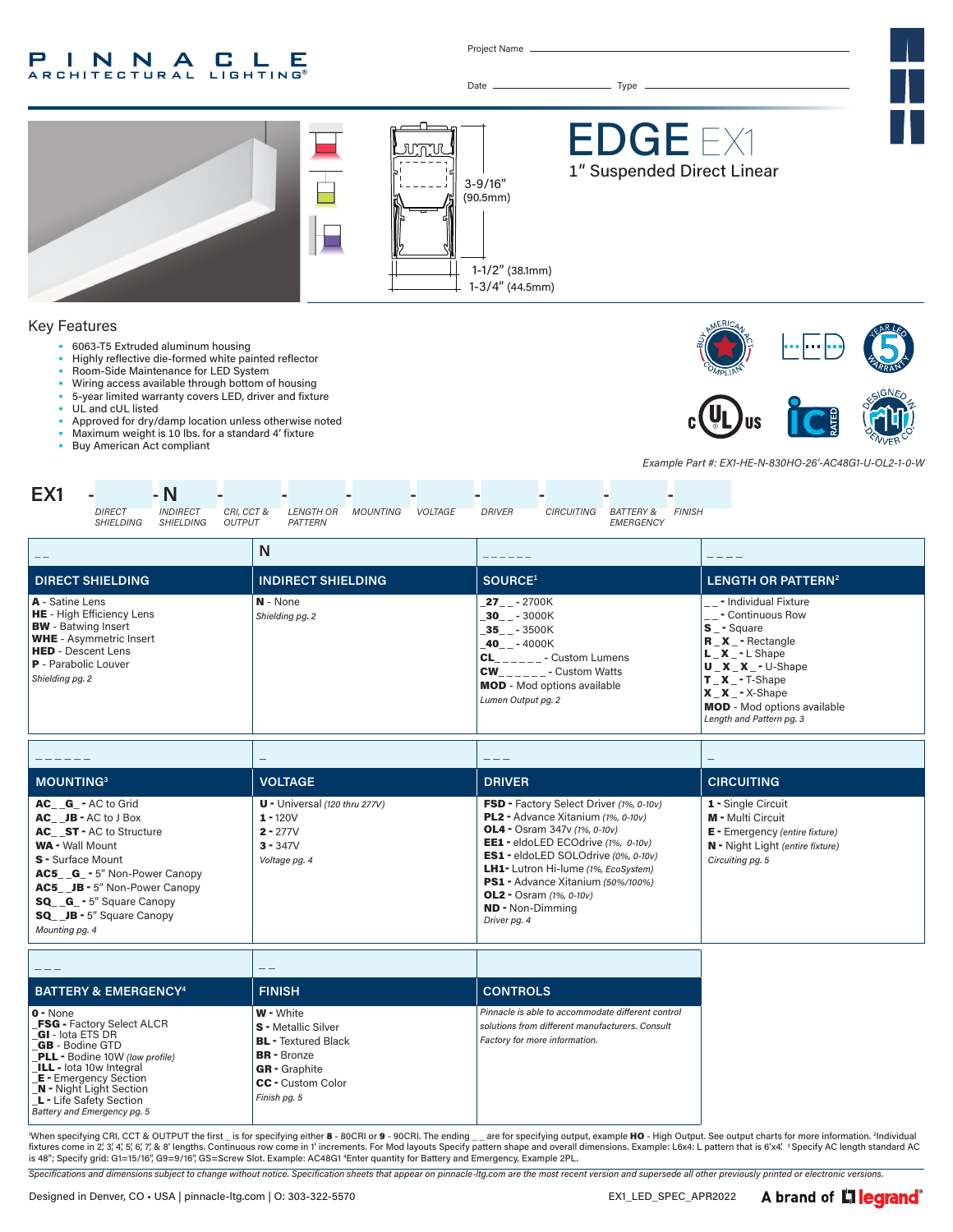

# Shielding



# **Output**

- Specify either 80 or 90 CRI
- Longer lead-time may apply for 90 CRI. Consult factory.

• 80 CRI = R9≥19 and 90 CRI = R9≥61

#### Custom Output - Lumens OR Wattage

CL\_\_\_\_\_\_ Specify CRI, CCT and desired lumens (i.e. CL835500) *Specify lumens between standard offering listed below. Lumens are specified per color temp*<br>CW\_\_\_\_\_\_\_Specify CRI, CCT and desired wattage (i.e. CW9407) *Specify* Specify CRI, CCT and desired wattage (i.e. CW9407) *Specify watts between standard offering listed below* 

| <b>80 CRI</b> |       |          |                          |                |            |                        |      |                |            |            |            |           |            |            |            |
|---------------|-------|----------|--------------------------|----------------|------------|------------------------|------|----------------|------------|------------|------------|-----------|------------|------------|------------|
|               | Color | Output   | <b>Watts</b><br>per foot | Shielding<br>A |            | <b>HE</b>              |      | <b>BW</b>      |            | <b>WHE</b> |            | P         |            | <b>HED</b> |            |
|               |       |          |                          | Satine Lens    |            | <b>High Efficiency</b> |      | <b>Batwing</b> |            | Asymmetric |            | Louver    |            | Descent    |            |
|               |       |          |                          | Lumens/ft      | <b>LPW</b> | Lumens/ft              | LPW  | Lumens/ft      | <b>LPW</b> | Lumens/ft  | <b>LPW</b> | Lumens/ft | <b>LPW</b> | Lumens/ft  | <b>LPW</b> |
| 830           | 3000K | Standard | 4.5                      | 347            | 77.1       | 412                    | 91.6 | 327            | 72.7       | 365        | 81.1       | 273       | 60.7       | 377        | 83.8       |
| <b>830HO</b>  | 3000K | High     | 8.6                      | 641            | 74.5       | 761                    | 88.5 | 604            | 70.2       | 676        | 78.6       | 504       | 58.6       | 698        | 81.2       |
| 835           | 3500K | Standard | 4.5                      | 357            | 79.3       | 424                    | 94.2 | 336            | 74.7       | 376        | 83.6       | 281       | 62.4       | 388        | 86.2       |
| 835HO         | 3500K | High     | 8.6                      | 658            | 76.6       | 782                    | 90.9 | 621            | 72.2       | 695        | 80.8       | 519       | 60.3       | 717        | 83.4       |
| 840           | 4000K | Standard | 4.5                      | 365            | 81.0       | 432                    | 96.0 | 343            | 76.2       | 383        | 85.1       | 286       | 63.6       | 396        | 88.0       |
| <b>840HO</b>  | 4000K | High     | 8.6                      | 670            | 77.8       | 797                    | 92.7 | 633            | 73.6       | 708        | 82.3       | 529       | 61.5       | 731        | 85.0       |
| <b>90 CRI</b> |       |          |                          |                |            |                        |      |                |            |            |            |           |            |            |            |
| 927           | 2700K | Standard | 4.5                      | 274            | 60.8       | 325                    | 72.2 | 259            | 57.6       | 289        | 64.2       | 216       | 48.0       | 298        | 66.2       |
| <b>927HO</b>  | 2700K | High     | 8.6                      | 506            | 58.8       | 601                    | 69.9 | 478            | 55.6       | 534        | 62.1       | 399       | 46.4       | 551        | 64.1       |
| 930           | 3000K | Standard | 4.5                      | 320            | 71.1       | 359                    | 79.8 | 302            | 67.1       | 337        | 74.9       | 252       | 56.0       | 348        | 77.3       |
| <b>930HO</b>  | 3000K | High     | 8.6                      | 591            | 68.7       | 661                    | 76.9 | 557            | 64.8       | 623        | 72.4       | 465       | 54.1       | 643        | 74.8       |
| 935           | 3500K | Standard | 4.5                      | 321            | 71.3       | 366                    | 81.3 | 303            | 67.3       | 339        | 75.3       | 253       | 56.2       | 349        | 77.6       |
| 935HO         | 3500K | High     | 8.6                      | 592            | 68.8       | 675                    | 78.5 | 559            | 65.0       | 625        | 72.7       | 467       | 54.3       | 645        | 75.0       |
| 940           | 4000K | Standard | 4.5                      | 326            | 72.4       | 364                    | 80.9 | 306            | 68.0       | 342        | 76.0       | 256       | 56.9       | 354        | 78.7       |
| <b>940HO</b>  | 4000K | High     | 8.6                      | 598            | 69.5       | 670                    | 77.9 | 565            | 65.7       | 632        | 73.5       | 472       | 54.9       | 653        | 75.9       |

## Direct Source: MOD Options

• Specify **MOD** in the part number for any of the below options **•** Consult factory for **MOD** specification details, pricing, and lead-time information

MOD TIR Optics

*Specifications and dimensions subject to change without notice. Specification sheets that appear on pinnacle-ltg.com are the most recent version and supersede all other previously printed or electronic versions.*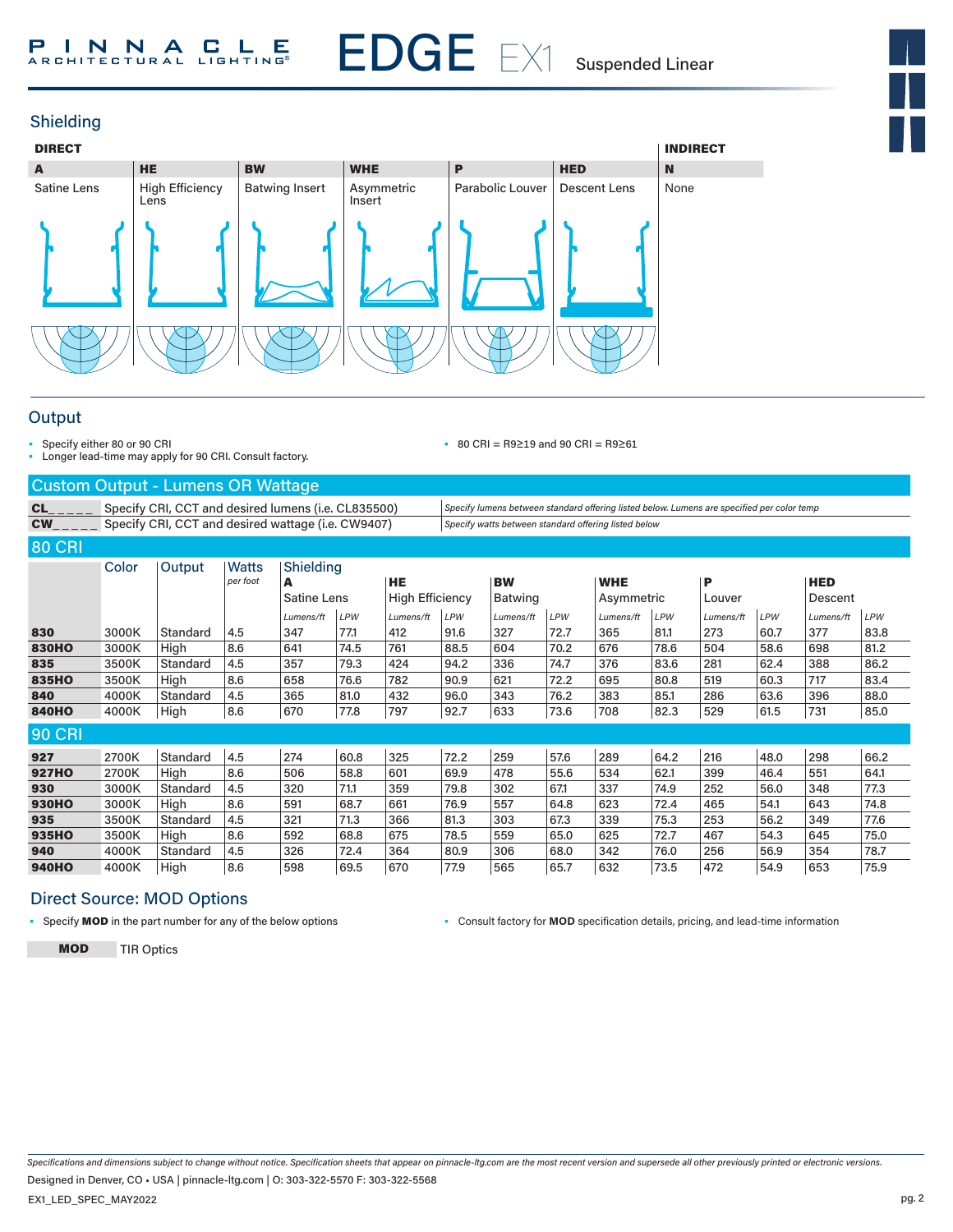# P I N N A C L E

EDGE EX1 Suspended Linear

# Length

- All individual units cannot be joined, end plates are factory installed and cannot be removed
- For Continuous Runs, add 1/4" (6.4mm) for each end plate or 1/2" (12.7mm) to the overall length of the row<br>• For patterns, refer to Pattern section on next page
- For patterns, refer to Pattern section on next page

| $\overline{2}$                | $\overline{\mathbf{3}}$ | $\overline{a}$ | 5                     | 6                     |                       | 8              | $\qquad \qquad$                       |  |
|-------------------------------|-------------------------|----------------|-----------------------|-----------------------|-----------------------|----------------|---------------------------------------|--|
| Indiv. Fixture                | <b>Indiv. Fixture</b>   | Indiv. Fixture | <b>Indiv. Fixture</b> | <b>Indiv. Fixture</b> | <b>Indiv. Fixture</b> | Indiv. Fixture | Cont. Run                             |  |
| $24^{\prime\prime}$ (609.6mm) |                         |                |                       |                       |                       |                | Specify nominal<br>overall row length |  |
|                               | 36" (914.4mm)           |                |                       |                       |                       |                | to the 1'                             |  |
|                               |                         | 48" (1219.2mm) |                       |                       |                       |                |                                       |  |
|                               |                         |                | 60" (1524mm)          |                       |                       |                |                                       |  |
| 72" (1828.8mm)                |                         |                |                       |                       |                       |                |                                       |  |
|                               |                         |                |                       |                       | 84" (2133.6mm)        |                |                                       |  |
|                               |                         |                |                       |                       |                       | 96" (2438.4mm) |                                       |  |
|                               |                         |                |                       |                       |                       |                | Specify to the $1'$                   |  |



# Length or Pattern: MOD Options

• Specify **MOD** in the part number for any of the below options

• Consult factory for **MOD** specification details, pricing, and lead-time information

Specify MOD for patterns, lengths or angles not shown above

MOD

| 45-180 degree angles                                                                                                                                                                                                             |  |  |
|----------------------------------------------------------------------------------------------------------------------------------------------------------------------------------------------------------------------------------|--|--|
| $\mathsf{C}^1$ . It is the set of the set of the set of the set of the set of the set of the set of the set of the set of the set of the set of the set of the set of the set of the set of the set of the set of the set of the |  |  |

Single-piece welded housings up to 4' x 4

*Specifications and dimensions subject to change without notice. Specification sheets that appear on pinnacle-ltg.com are the most recent version and supersede all other previously printed or electronic versions.*

Designed in Denver, CO • USA | pinnacle-ltg.com | O: 303-322-5570 F: 303-322-5568

EX1\_LED\_SPEC\_MAY2022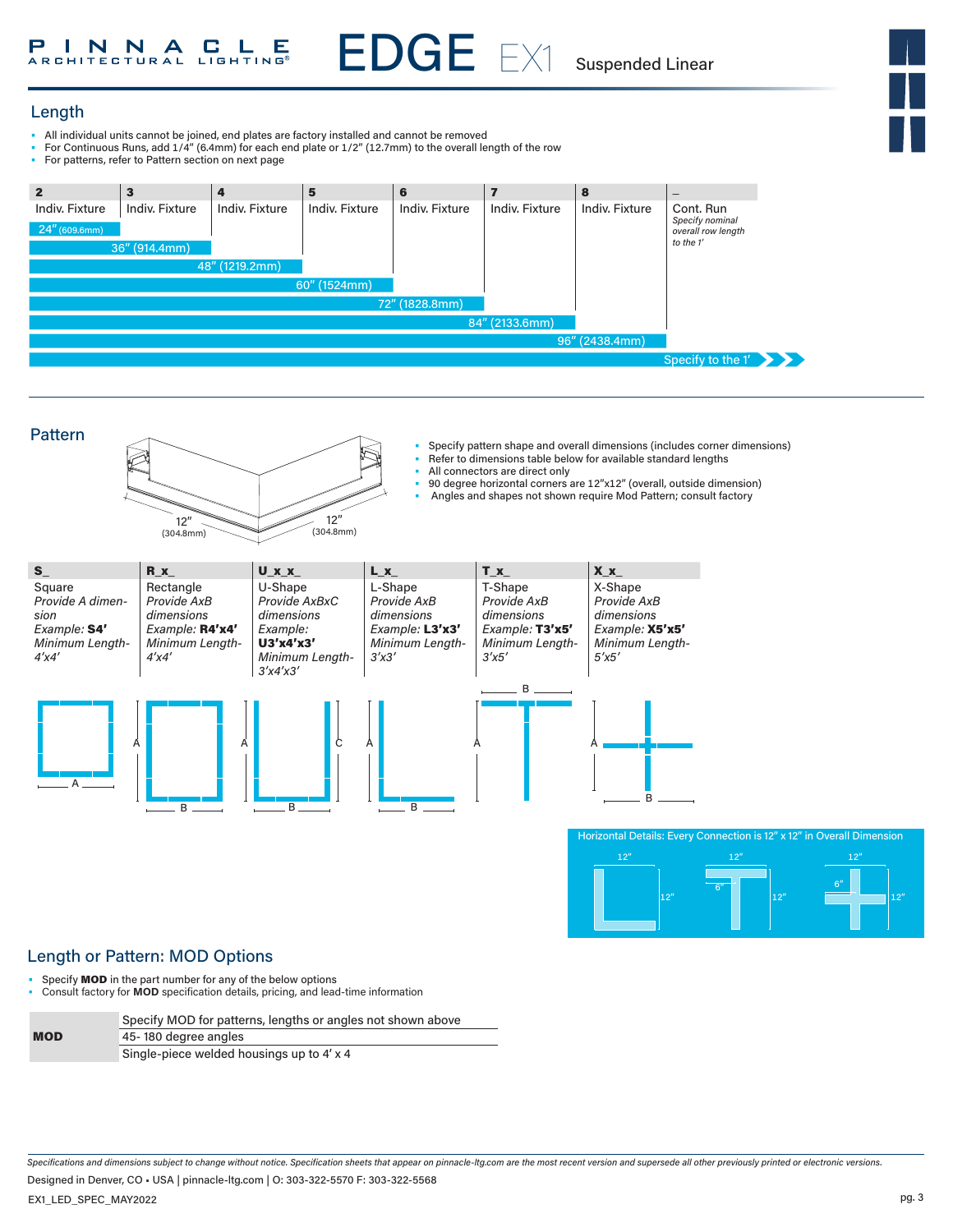# Mounting

- Specify cable length in ordering code (AC48G1)
- Standard adjustable cable. Specify 48", 120", 240", or 350"
- End plates and power cord attached at factory
- Aircraft cable (AC) mounts on 4' (1219.2mm) and 8' (2438.4mm) centers
- Aircraft Cable supplied with 5" (127mm) power and 2" (50.8mm) non-power canopies

| AC G1     | Aircraft Cable 1" (15/16") T-Bar           |
|-----------|--------------------------------------------|
| AC G9     | Aircraft Cable 9/16" T-Bar                 |
| AC GS     | Aircraft Cable Screw Slot T-Bar            |
| AC JB     | <b>Aircraft Cable Junction Box</b>         |
| AC ST     | Aircraft Cable Structure                   |
| AC5 G     | Aircraft Cable 5" (127mm) Non-Power Canopy |
| AC5 JB    | Aircraft Cable 5" (127mm) Non-Power Canopy |
| SQ G      | Aircraft Cable 5" (127mm) Square Canopy    |
| SQ JB     | Aircraft Cable 5" (127mm) Square Canopy    |
| <b>WA</b> | <b>Wall Mount</b>                          |
| S         | <b>Surface Mount</b>                       |

- Canopies and pendants match fixture finish, power cords are white, grey, or black depending on fixture finish. See Finish section for additional details. Approved for dry/damp location unless otherwise noted
- 
- Refer to installation instructions during installation at the job site
- Maximum fixture weight is 10 lbs for a standard 4' fixture

#### VI<u>IIIIIIIIIIIIIIIIIIIIIIIIIIIII</u>III



### Voltage

Some EX1 configurations will not accommodate all voltage options; consult with factory

| U              | Universal |
|----------------|-----------|
|                | 120 volt  |
| $\overline{2}$ | 277 volt  |
| 3              | 347 volt  |

#### **Driver**

- Standard Driver Option = FSD
- Driver Lifetime: 50,000 hours at 25°C ambient operating conditions
- For more driver options, see Pinnacle Resource Guide

| 0-10V Drivers            |                                                           |
|--------------------------|-----------------------------------------------------------|
| <b>FSD</b>               | Factory Select Driver 1%, 0-10v                           |
| PL <sub>2</sub>          | Signify Advance Xitanium 1%, 0-10v                        |
| PL <sub>4</sub>          | Advance Xitanium 347v 1%, 0-10v, requires 347v            |
| OL <sub>2</sub>          | Osram Optotronic, 1%, 0-10v                               |
| OL <sub>4</sub>          | Osram Optotronic 347v, 1% 0-10v, requires 347v option     |
| EE1                      | eldoLED ECOdrive 1%, 0-10v Logarithmic                    |
| EE <sub>2</sub>          | eldoLED ECOdrive 1%, 0-10v Linear                         |
| ES1                      | eldoLED SOLOdrive 0-10v, 0% Logarithmic                   |
| ES <sub>2</sub>          | eldoLED SOLOdrive 0-10v, 0% Linear                        |
| <b>DALI Drivers</b>      |                                                           |
| EE <sub>3</sub>          | eldoLED SOLOdrive .1%, DALI (logarithmic)                 |
| EE4                      | eldoLED SOLOdrive .1%, DALI (linear)                      |
| OD <sub>1</sub>          | Osram Optotronic 1%, DEXAL                                |
| OD <sub>2</sub>          | Osram Optotronic 1%, DALI 2 Channel                       |
| <b>Lutron Drivers</b>    |                                                           |
| LH <sub>1</sub>          | Lutron Hi-lume Soft-on, Fade-to-black 1%, EcoSystem, LDE1 |
| LH4                      | Lutron Hi-Lume 1%, 2-wire, Lutron-LTEA2W, 120v only       |
| <b>Alternate Drivers</b> |                                                           |
| PS1                      | Signify Advance Xitanium Step Dimming 50%/100%            |

Some EX1 configurations will not accommodate all driver options; consult with factory

*Specifications and dimensions subject to change without notice. Specification sheets that appear on pinnacle-ltg.com are the most recent version and supersede all other previously printed or electronic versions.*

Designed in Denver, CO • USA | pinnacle-ltg.com | O: 303-322-5570 F: 303-322-5568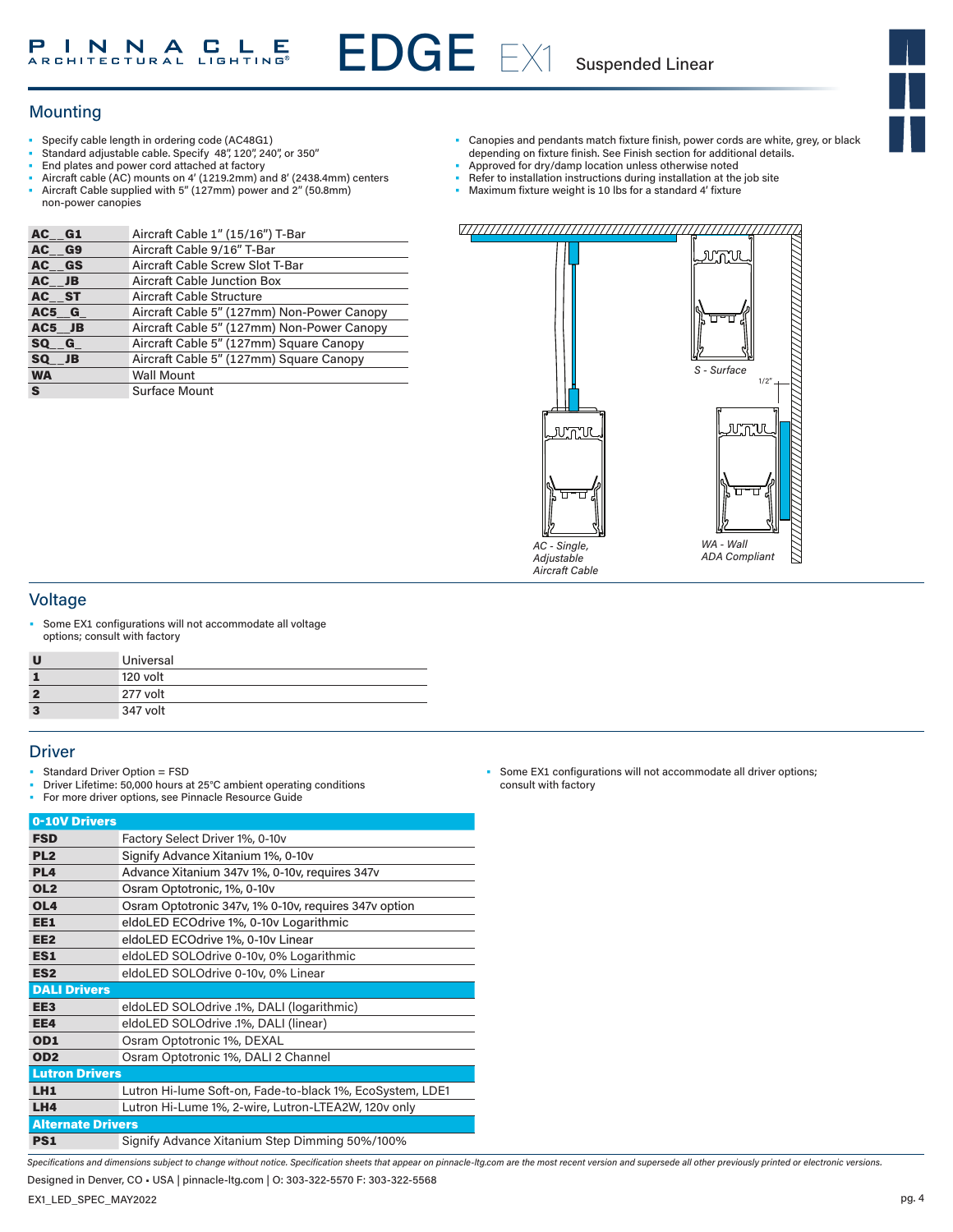# How to specify Circuiting, Battery and Emergency



Select fixture circuiting from options below

Some EX1 configurations will not accommodate all circuiting options, consult with factory

# **Circuiting**

|   | <b>Single Circuit</b>         |
|---|-------------------------------|
| M | Multi Circuit                 |
|   | <b>Emergency Circuit only</b> |
| N | Night Light Circuit only      |



Battery and emergency section options are available in addition to fixture circuit

Select battery and emergency section options below; factory shop drawing required

Some EX1 configurations will not accommodate all circuiting options, consult with factory

#### **Battery and/or Emergency** *If Required*



0 No battery or specific emergency section required

#### **Battery**

- Select battery section type if required, indicate total QTY*. Example 2PL*
- 90 minute battery runtime; test button is remote to fixture and requires an additional drop
- Battery not available for lengths under 4'

**E** Emergency circuit section \_N Night Light circuit section

- Entire direct fixture housing is on battery for lengths up to 5'
- Half of direct fixture is on battery for 6', 7' or 8' housing lengths • For more battery options available, see Pinnacle Resource Guide

|            | No Battery                                |
|------------|-------------------------------------------|
| <b>ILL</b> | lota 10w Integral Lithium, Self Testing   |
| <b>IRH</b> | lota 20w Remote                           |
| <b>PLL</b> | Bodine 10w Integral Lithium, Self Testing |
| <b>PRH</b> | Bodine 20w Remote                         |

For Approximate Battery Lumen Output • Multiply battery wattage X fixture LPW shown on Lumen Table  $\cdot$  92.3 (LPW) x 10 (watts) = 923 battery lumen output

#### Battery OR Emergency Ordering Examples • Single circuit, 10w Integral Battery **Ordering Code: 1-1PL** • Emergency only, 10w Integral Battery **Call Condering Code: E-1PL** • Single circuit, GTD required Code: 1-1G Combination Section Ordering Examples • Single circuit, (1) 10w battery, (1) emergency section Ordering Code: 1-1PL1E • Multi circuit, (2) 10w battery, (2) emergency sections Ordering Code: M-2PL2E • Single circuit, (1) night light section Context Context Code: 1-1N • Select emergency section type if required, indicate total QTY. *Example 1E* • Combine battery and emergency section ordering codes if both options are selected FSG Factory Select ALCR, Automatic Load Control Relay \_GI Iota ETS DR, Emergency Lighting Control Device GB Bodine GTD, Emergency Lighting Control Device

#### Finish

**Emergency** 

• Standard powder-coat textured white, metallic silver, textured black, graphite or bronze painted finish; consult factory for chip of standard paint finishes

L Life Safety circuit section NO THROUGH WIRE

• Selecting a fixture finish other than white may impact lumen output; consult factory for more information

| W               | White (white cord/white canopy)              |
|-----------------|----------------------------------------------|
|                 | Metallic Silver (grey cord/silver canopy)    |
| BL              | Textured Black (black cord/black canopy)     |
| <b>BR</b>       | Bronze (white cord/bronze canopy)            |
| <b>GR</b>       | Graphite (white cord/graphite canopy)        |
| $\overline{cc}$ | Custom Color (white cord/color match canopy) |

### **Controls**

• Pinnacle is able to accommodate different control solutions from different manufacturers. Consult Factory for more information.

*Specifications and dimensions subject to change without notice. Specification sheets that appear on pinnacle-ltg.com are the most recent version and supersede all other previously printed or electronic versions.*

Designed in Denver, CO • USA | pinnacle-ltg.com | O: 303-322-5570 F: 303-322-5568

EX1\_LED\_SPEC\_MAY2022